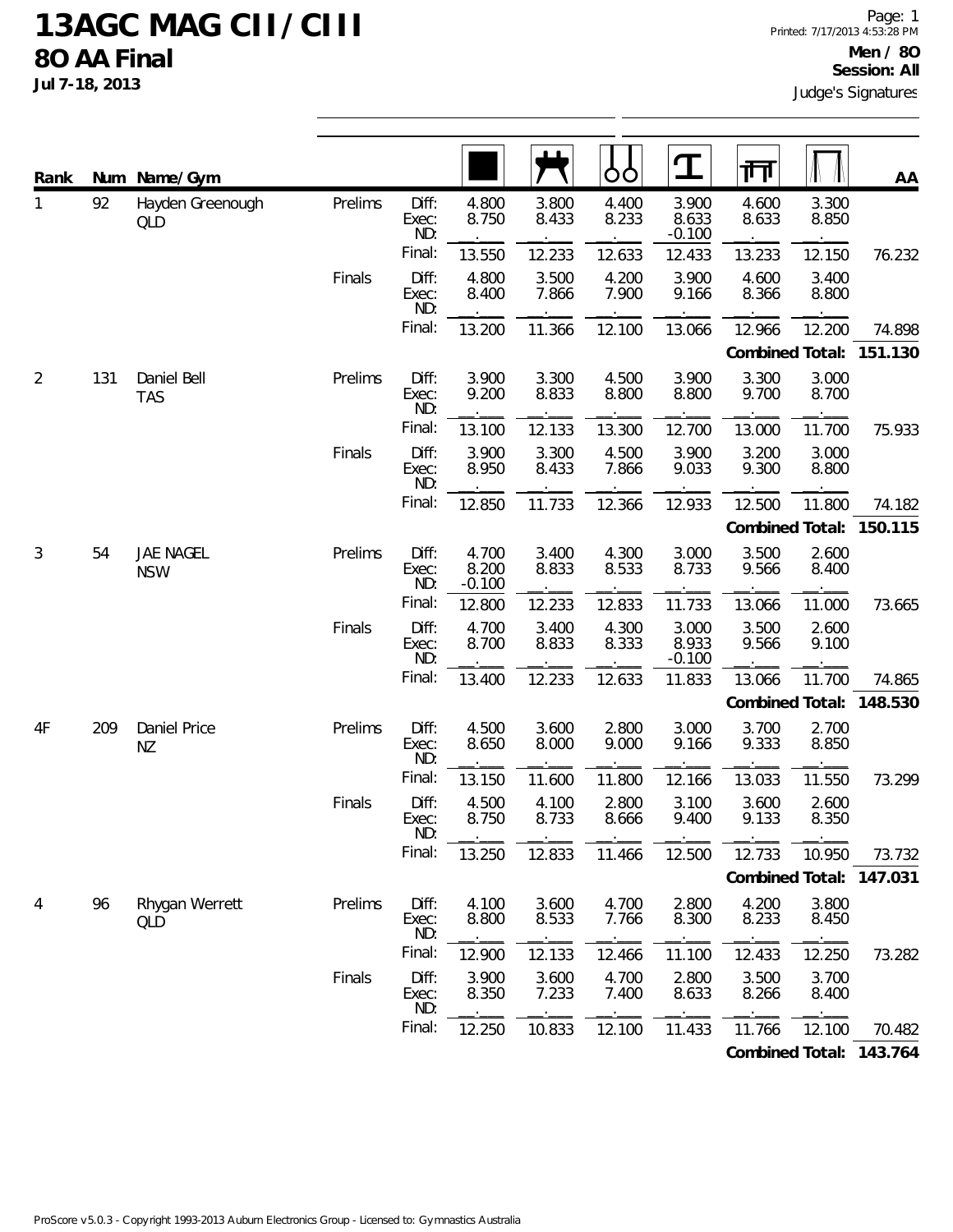**Jul 7-18, 2013**

| Rank |     | Num Name/Gym                |         |                       |                |                            | OO             | $\mathbf T$                | 帀               |                | AA                      |
|------|-----|-----------------------------|---------|-----------------------|----------------|----------------------------|----------------|----------------------------|-----------------|----------------|-------------------------|
| 5    | 157 | Brayden James<br><b>VIC</b> | Prelims | Diff:<br>Exec:<br>ND: | 4.500<br>8.700 | 3.100<br>8.666             | 2.200<br>8.633 | 3.600<br>8.133             | 3.900<br>8.666  | 2.900<br>8.350 |                         |
|      |     |                             |         | Final:                | 13.200         | 11.766                     | 10.833         | 11.733                     | 12.566          | 11.250         | 71.348                  |
|      |     |                             | Finals  | Diff:<br>Exec:<br>ND: | 4.500<br>8.650 | 3.100<br>8.633             | 2.500<br>8.566 | 3.600<br>8.866             | 4.000<br>9.033  | 2.800<br>7.900 |                         |
|      |     |                             |         | Final:                | 13.150         | 11.733                     | 11.066         | 12.466                     | 13.033          | 10.700         | 72.148                  |
|      |     |                             |         |                       |                |                            |                |                            | Combined Total: |                | 143.496                 |
| 6    | 95  | Cory Hitchens<br>QLD        | Prelims | Diff:<br>Exec:<br>ND: | 4.500<br>9.600 | 2.600<br>7.166             | 2.200<br>8.800 | 3.900<br>9.000             | 3.200<br>9.433  | 2.900<br>7.750 |                         |
|      |     |                             |         | Final:                | 14.100         | 9.766                      | 11.000         | 12.900                     | 12.633          | 10.650         | 71.049                  |
|      |     |                             | Finals  | Diff:<br>Exec:<br>ND: | 4.500<br>9.600 | 3.100<br>8.400             | 2.300<br>7.566 | 3.900<br>8.800<br>$-0.300$ | 3.200<br>9.200  | 3.000<br>8.300 |                         |
|      |     |                             |         | Final:                | 14.100         | 11.500                     | 9.866          | 12.400                     | 12.400          | 11.300         | 71.566                  |
|      |     |                             |         |                       |                |                            |                |                            | Combined Total: |                | 142.615                 |
| 7    | 9   | Adam Falzarano<br>ACT       | Prelims | Diff:<br>Exec:<br>ND: | 3.800<br>7.050 | 4.500<br>7.000             | 3.200<br>8.966 | 3.900<br>9.100             | 3.300<br>9.300  | 2.500<br>7.200 |                         |
|      |     |                             |         | Final:                | 10.850         | 11.500                     | 12.166         | 13.000                     | 12.600          | 9.700          | 69.816                  |
|      |     |                             | Finals  | Diff:<br>Exec:<br>ND: | 4.000<br>7.600 | 4.200<br>7.133             | 3.200<br>8.600 | 3.900<br>9.333             | 3.300<br>9.233  | 2.500<br>7.750 |                         |
|      |     |                             |         | Final:                | 11.600         | 11.333                     | 11.800         | 13.233                     | 12.533          | 10.250         | 70.749                  |
|      |     |                             |         |                       |                |                            |                |                            | Combined Total: |                | 140.565                 |
| 8    | 55  | Joel O'neill<br><b>NSW</b>  | Prelims | Diff:<br>Exec:<br>ND: | 4.300<br>8.550 | 3.100<br>8.533             | 3.500<br>7.766 | 2.800<br>8.800             | 3.600<br>8.400  | 2.400<br>8.650 |                         |
|      |     |                             |         | Final:                | 12.850         | 11.633                     | 11.266         | 11.600                     | 12.000          | 11.050         | 70.399                  |
|      |     |                             | Finals  | Diff:<br>Exec:<br>ND: | 4.400<br>8.900 | 3.100<br>8.666             | 3.500<br>7.500 | 3.000<br>8.800             | 3.600<br>8.600  | 2.300<br>7.250 |                         |
|      |     |                             |         | Final:                | 13.300         | 11.766                     | 11.000         | 11.800                     | 12.200          | 9.550          | 69.616                  |
|      |     |                             |         |                       |                |                            |                |                            |                 |                | Combined Total: 140.015 |
| 9F   | 206 | Gerritt Bouwman<br>NZ       | Prelims | Diff:<br>Exec:<br>ND: | 4.900<br>8.050 | 3.300<br>6.933             | 3.000<br>8.833 | 3.900<br>8.333             | 3.700<br>8.533  | 2.000<br>8.300 |                         |
|      |     |                             |         | Final:                | 12.950         | 10.233                     | 11.833         | 12.233                     | 12.233          | 10.300         | 69.782                  |
|      |     |                             | Finals  | Diff:<br>Exec:<br>ND: | 4.900<br>8.300 | 3.500<br>8.666<br>$-1.500$ | 3.800<br>7.633 | 3.900<br>8.200             | 3.600<br>8.000  | 2.100<br>8.650 |                         |
|      |     |                             |         | Final:                | 13.200         | 10.666                     | 11.433         | 12.100                     | 11.600          | 10.750         | 69.749                  |
|      |     |                             |         |                       |                |                            |                |                            |                 |                | Combined Total: 139.531 |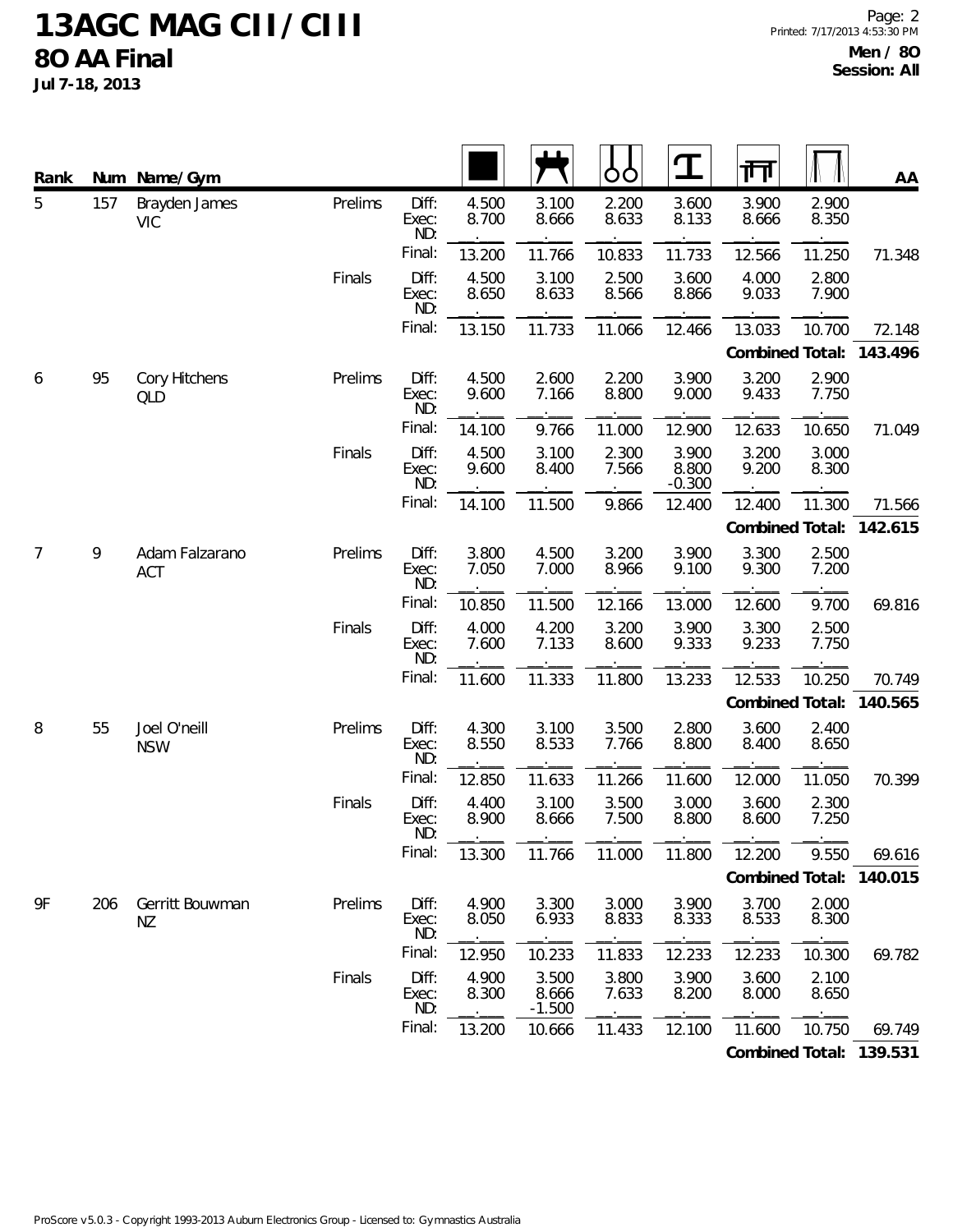| Rank | Num | Name/Gym                         |         |                       |                |                | Ő<br>Ő         | $\mathbf{T}$   | गा              |                | AA                      |
|------|-----|----------------------------------|---------|-----------------------|----------------|----------------|----------------|----------------|-----------------|----------------|-------------------------|
| 9    | 94  | Thomas Harden<br>QLD             | Prelims | Diff:<br>Exec:<br>ND: | 3.800<br>9.100 | 3.600<br>8.600 | 3.300<br>8.200 | 3.000<br>8.533 | 3.200<br>8.966  | 1.900<br>8.250 |                         |
|      |     |                                  |         | Final:                | 12.900         | 12.200         | 11.500         | 11.533         | 12.166          | 10.150         | 70.449                  |
|      |     |                                  | Finals  | Diff:<br>Exec:<br>ND: | 3.800<br>9.000 | 3.100<br>7.533 | 3.400<br>8.166 | 3.000<br>8.233 | 3.100<br>9.333  | 1.900<br>6.850 |                         |
|      |     |                                  |         | Final:                | 12.800         | 10.633         | 11.566         | 11.233         | 12.433          | 8.750          | 67.415                  |
|      |     |                                  |         |                       |                |                |                |                | Combined Total: |                | 137.864                 |
| 10   | 125 | Rhys Hickman<br>SA               | Prelims | Diff:<br>Exec:<br>ND: | 4.200<br>7.750 | 3.000<br>9.233 | 2.500<br>6.933 | 2.800<br>8.600 | 2.900<br>7.633  | 2.200<br>8.850 |                         |
|      |     |                                  |         | Final:                | 11.950         | 12.233         | 9.433          | 11.400         | 10.533          | 11.050         | 66.599                  |
|      |     |                                  | Finals  | Diff:<br>Exec:<br>ND: | 4.500<br>8.600 | 3.100<br>9.033 | 2.500<br>8.866 | 2.800<br>8.833 | 3.600<br>7.433  | 2.200<br>9.000 |                         |
|      |     |                                  |         | Final:                | 13.100         | 12.133         | 11.366         | 11.633         | 11.033          | 11.200         | 70.465                  |
|      |     |                                  |         |                       |                |                |                |                | Combined Total: |                | 137.064                 |
| 11   | 156 | Jaze Dubois<br><b>VIC</b>        | Prelims | Diff:<br>Exec:<br>ND: | 3.400<br>7.950 | 3.700<br>8.000 | 2.300<br>7.066 | 2.800<br>8.266 | 4.000<br>7.500  | 3.200<br>7.300 |                         |
|      |     |                                  |         | Final:                | 11.350         | 11.700         | 9.366          | 11.066         | 11.500          | 10.500         | 65.482                  |
|      |     |                                  | Finals  | Diff:<br>Exec:<br>ND: | 3.800<br>7.750 | 3.900<br>9.133 | 3.500<br>8.333 | 3.000<br>8.800 | 4.100<br>8.900  | 3.100<br>6.850 |                         |
|      |     |                                  |         | Final:                | 11.550         | 13.033         | 11.833         | 11.800         | 13.000          | 9.950          | 71.166                  |
|      |     |                                  |         |                       |                |                |                |                | Combined Total: |                | 136.648                 |
| 12   | 93  | Thomas Grogan<br>QLD             | Prelims | Diff:<br>Exec:<br>ND: | 3.300<br>9.250 | 3.200<br>8.533 | 2.300<br>8.466 | 2.000<br>8.833 | 3.400<br>9.033  | 2.100<br>9.400 |                         |
|      |     |                                  |         | Final:                | 12.550         | 11.733         | 10.766         | 10.833         | 12.433          | 11.500         | 69.815                  |
|      |     |                                  | Finals  | Diff:<br>Exec:<br>ND: | 3.300<br>9.150 | 3.200<br>8.100 | 2.100<br>5.866 | 2.000<br>8.866 | 3.400<br>8.666  | 2.100<br>9.100 |                         |
|      |     |                                  |         | Final:                | 12.450         | 11.300         | 7.966          | 10.866         | 12.066          | 11.200         | 65.848                  |
|      |     |                                  |         |                       |                |                |                |                |                 |                | Combined Total: 135.663 |
| 13T  | 56  | <b>Blair Steed</b><br><b>NSW</b> | Prelims | Diff:<br>Exec:<br>ND: | 4.100<br>8.550 | 3.300<br>6.533 | 2.400<br>6.866 | 3.900<br>8.900 | 3.800<br>8.133  | 3.100<br>8.200 |                         |
|      |     |                                  |         | Final:                | 12.650         | 9.833          | 9.266          | 12.800         | 11.933          | 11.300         | 67.782                  |
|      |     |                                  | Finals  | Diff:<br>Exec:<br>ND: | 4.100<br>9.200 | 3.300<br>6.400 | 2.400<br>6.866 | 3.900<br>9.066 | 3.700<br>8.000  | 3.000<br>7.500 |                         |
|      |     |                                  |         | Final:                | 13.300         | 9.700          | 9.266          | 12.966         | 11.700          | 10.500         | 67.432                  |
|      |     |                                  |         |                       |                |                |                |                |                 |                | Combined Total: 135.214 |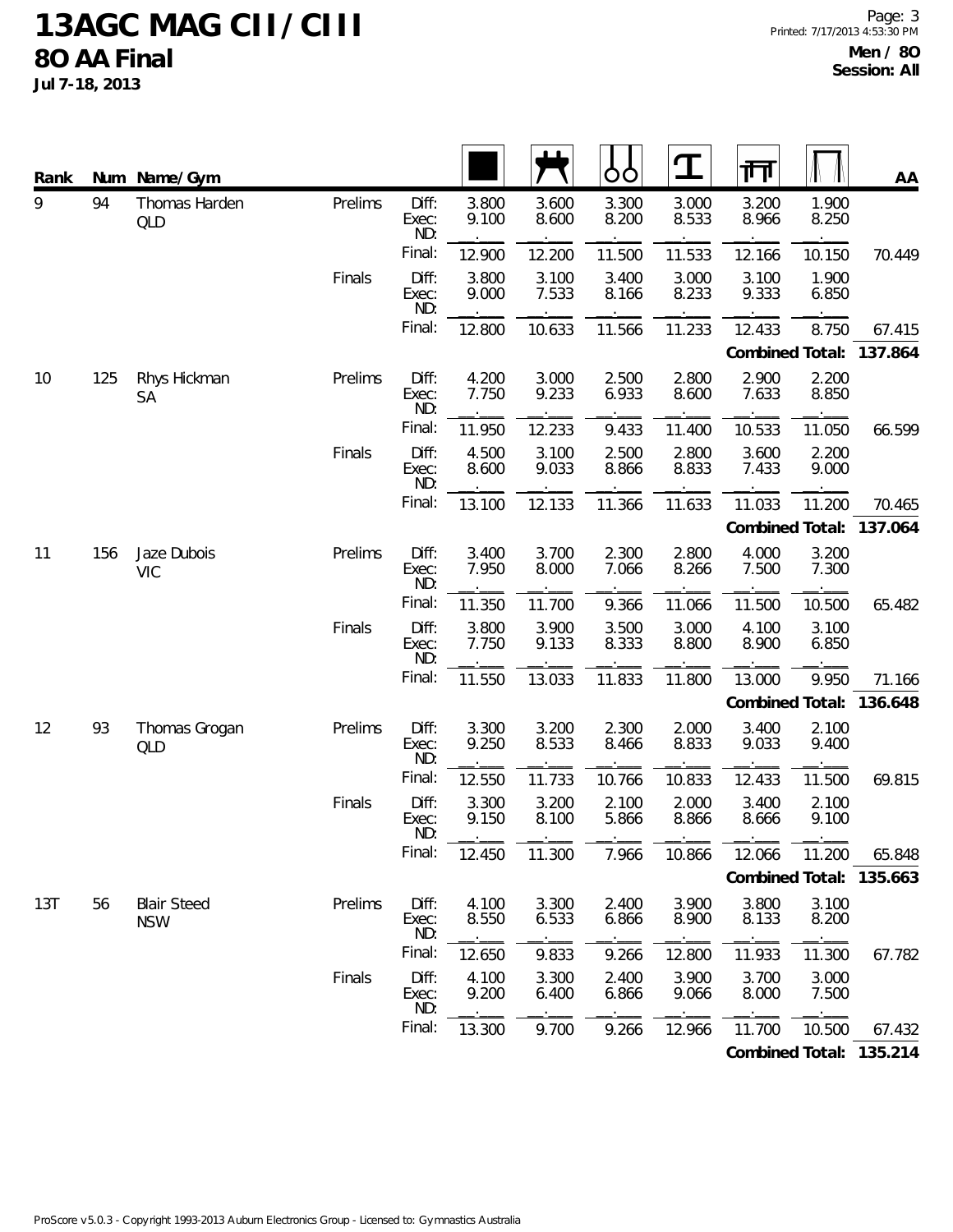| Rank | Num | Name/Gym                           |         |                       |                |                            | O<br>O                     | Ω                          | गा              |                            | AA                      |
|------|-----|------------------------------------|---------|-----------------------|----------------|----------------------------|----------------------------|----------------------------|-----------------|----------------------------|-------------------------|
| 13F  | 207 | Keegan Greene<br>NZ                | Prelims | Diff:<br>Exec:<br>ND: | 4.400<br>8.750 | 2.000<br>8.533<br>$-1.500$ | 2.100<br>9.000<br>$-1.500$ | 3.000<br>9.200             | 3.000<br>8.633  | 2.500<br>8.900             |                         |
|      |     |                                    |         | Final:                | 13.150         | 9.033                      | 9.600                      | 12.200                     | 11.633          | 11.400                     | 67.016                  |
|      |     |                                    | Finals  | Diff:<br>Exec:<br>ND: | 5.000<br>8.700 | 2.100<br>7.966             | 2.100<br>8.966<br>$-1.500$ | 3.000<br>9.266             | 3.000<br>8.400  | 2.500<br>8.700             |                         |
|      |     |                                    |         | Final:                | 13.700         | 10.066                     | 9.566                      | 12.266                     | 11.400          | 11.200                     | 68.198                  |
|      |     |                                    |         |                       |                |                            |                            |                            | Combined Total: |                            | 135.214                 |
| 14   | 11  | Charlie Pocock<br><b>ACT</b>       | Prelims | Diff:<br>Exec:<br>ND: | 4.000<br>6.650 | 2.600<br>8.866             | 3.400<br>7.466             | 2.800<br>8.400<br>$-0.100$ | 4.000<br>7.100  | 3.600<br>7.750             |                         |
|      |     |                                    |         | Final:                | 10.650         | 11.466                     | 10.866                     | 11.100                     | 11.100          | 11.350                     | 66.532                  |
|      |     |                                    | Finals  | Diff:<br>Exec:<br>ND: | 3.900<br>7.350 | 2.600<br>8.433             | 3.400<br>8.200             | 2.800<br>7.566             | 4.100<br>8.300  | 3.400<br>6.650             |                         |
|      |     |                                    |         | Final:                | 11.250         | 11.033                     | 11.600                     | 10.366                     | 12.400          | 10.050                     | 66.699                  |
|      |     |                                    |         |                       |                |                            |                            |                            | Combined Total: |                            | 133.231                 |
| 15   | 52  | Brennan Czinner<br><b>NSW</b>      | Prelims | Diff:<br>Exec:<br>ND: | 3.800<br>7.700 | 3.500<br>6.100             | 4.500<br>7.166             | 2.800<br>8.433<br>$-0.100$ | 3.600<br>7.966  | 2.700<br>8.000             |                         |
|      |     |                                    |         | Final:                | 11.500         | 9.600                      | 11.666                     | 11.133                     | 11.566          | 10.700                     | 66.165                  |
|      |     |                                    | Finals  | Diff:<br>Exec:<br>ND: | 4.100<br>8.400 | 3.500<br>6.633             | 4.500<br>6.933             | 2.800<br>8.733             | 2.900<br>7.500  | 2.800<br>7.800             |                         |
|      |     |                                    |         | Final:                | 12.500         | 10.133                     | 11.433                     | 11.533                     | 10.400          | 10.600                     | 66.599                  |
|      |     |                                    |         |                       |                |                            |                            |                            | Combined Total: |                            | 132.764                 |
| 16   | 57  | Mitchell Dawson<br><b>NSW</b>      | Prelims | Diff:<br>Exec:<br>ND: | 3.300<br>8.850 | 3.300<br>8.933             | 2.000<br>6.933<br>$-1.500$ | 3.600<br>8.033             | 3.700<br>8.933  | 2.100<br>7.900<br>$-1.500$ |                         |
|      |     |                                    |         | Final:                | 12.150         | 12.233                     | 7.433                      | 11.633                     | 12.633          | 8.500                      | 64.582                  |
|      |     |                                    | Finals  | Diff:<br>Exec:<br>ND: | 3.900<br>8.550 | 3.300<br>7.966             | 3.400<br>7.666             | 3.900<br>8.500             | 3.700<br>8.333  | 1.400<br>8.850<br>$-1.500$ |                         |
|      |     |                                    |         | Final:                | 12.450         | 11.266                     | 11.066                     | 12.400                     | 12.033          | 8.750                      | 67.965                  |
|      |     |                                    |         |                       |                |                            |                            |                            | Combined Total: |                            | 132.547                 |
| 17   | 58  | <b>Bailey Sansom</b><br><b>NSW</b> | Prelims | Diff:<br>Exec:<br>ND: | 3.500<br>8.150 | 3.100<br>7.700             | 2.300<br>8.200             | 2.800<br>8.433             | 3.000<br>7.000  | 2.200<br>8.350             |                         |
|      |     |                                    |         | Final:                | 11.650         | 10.800                     | 10.500                     | 11.233                     | 10.000          | 10.550                     | 64.733                  |
|      |     |                                    | Finals  | Diff:<br>Exec:<br>ND: | 4.000<br>8.500 | 3.200<br>7.833             | 2.300<br>8.033             | 3.000<br>8.800<br>$-0.300$ | 3.300<br>7.733  | 2.200<br>8.400             |                         |
|      |     |                                    |         | Final:                | 12.500         | 11.033                     | 10.333                     | 11.500                     | 11.033          | 10.600                     | 66.999                  |
|      |     |                                    |         |                       |                |                            |                            |                            |                 |                            | Combined Total: 131.732 |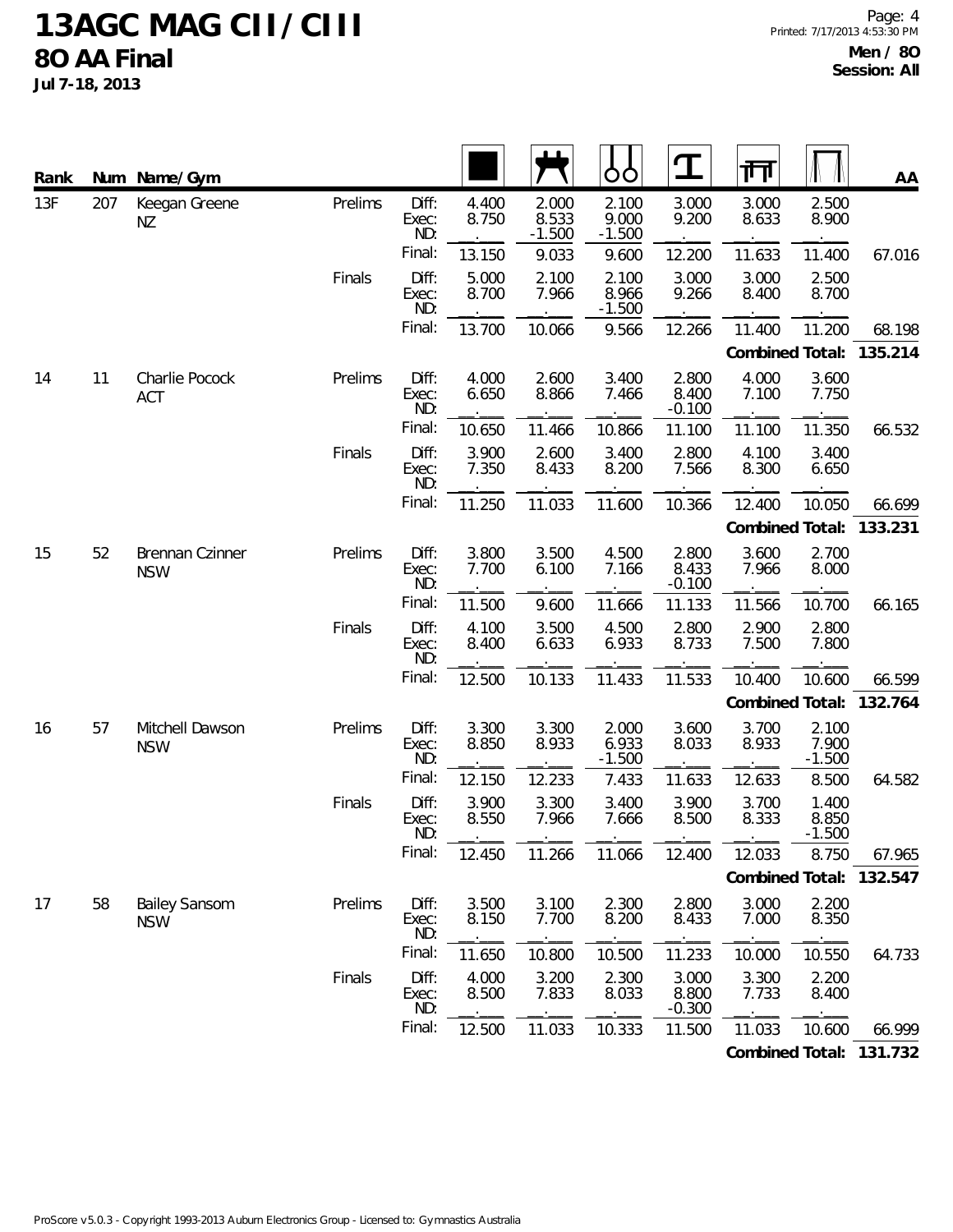**Jul 7-18, 2013**

| Rank |     | Num Name/Gym                  |         |                       |                            |                            | OO             | ${\bf T}$                  | 帀                          |                            | AA                      |
|------|-----|-------------------------------|---------|-----------------------|----------------------------|----------------------------|----------------|----------------------------|----------------------------|----------------------------|-------------------------|
| 18   | 160 | Luke Zellner<br><b>VIC</b>    | Prelims | Diff:<br>Exec:<br>ND: | 3.800<br>8.400             | 3.400<br>8.233             | 2.000<br>7.733 | 2.800<br>8.266             | 3.300<br>8.733             | 1.900<br>7.400             |                         |
|      |     |                               |         | Final:                | 12.200                     | 11.633                     | 9.733          | 11.066                     | 12.033                     | 9.300                      | 65.965                  |
|      |     |                               | Finals  | Diff:<br>Exec:<br>ND: | 3.800<br>7.400             | 3.400<br>7.933             | 2.700<br>8.133 | 2.800<br>7.866             | 3.300<br>8.733             | 2.000<br>7.600             |                         |
|      |     |                               |         | Final:                | 11.200                     | 11.333                     | 10.833         | 10.666                     | 12.033                     | 9.600                      | 65.665                  |
|      |     |                               |         |                       |                            |                            |                |                            | Combined Total:            |                            | 131.630                 |
| 19   | 10  | Benjamin Grant<br><b>ACT</b>  | Prelims | Diff:<br>Exec:<br>ND: | 3.300<br>8.500             | 3.300<br>7.766             | 2.200<br>7.766 | 2.800<br>8.633             | 3.400<br>7.233             | 3.500<br>7.950             |                         |
|      |     |                               |         | Final:                | 11.800                     | 11.066                     | 9.966          | 11.433                     | 10.633                     | 11.450                     | 66.348                  |
|      |     |                               | Finals  | Diff:<br>Exec:<br>ND: | 3.700<br>8.000             | 3.400<br>5.600             | 2.000<br>6.733 | 2.800<br>8.566             | 3.200<br>8.433             | 3.600<br>7.800             |                         |
|      |     |                               |         | Final:                | 11.700                     | 9.000                      | 8.733          | 11.366                     | 11.633                     | 11.400                     | 63.832                  |
|      |     |                               |         |                       |                            |                            |                |                            | Combined Total:            |                            | 130.180                 |
| 20   | 158 | William Shurey<br><b>VIC</b>  | Prelims | Diff:<br>Exec:<br>ND: | 3.700<br>8.050             | 4.000<br>7.400             | 2.500<br>7.300 | 2.000<br>8.833             | 3.300<br>7.966             | 2.800<br>5.750             |                         |
|      |     |                               |         | Final:                | 11.750                     | 11.400                     | 9.800          | 10.833                     | 11.266                     | 8.550                      | 63.599                  |
|      |     |                               | Finals  | Diff:<br>Exec:<br>ND: | 3.600<br>7.700             | 3.900<br>7.433             | 2.600<br>7.000 | 2.000<br>9.366             | 3.300<br>7.666             | 2.800<br>7.600             |                         |
|      |     |                               |         | Final:                | 11.300                     | 11.333                     | 9.600          | 11.366                     | 10.966                     | 10.400                     | 64.965                  |
|      |     |                               |         |                       |                            |                            |                |                            | Combined Total:            |                            | 128.564                 |
| 21   | 53  | Matthew Hespe<br><b>NSW</b>   | Prelims | Diff:<br>Exec:<br>ND: | 2.100<br>8.950<br>$-1.500$ | 2.500<br>8.366             | 2.600<br>8.233 | 2.900<br>8.566             | 3.200<br>8.700             | 2.900<br>6.600             |                         |
|      |     |                               |         | Final:                | 9.550                      | 10.866                     | 10.833         | 11.466                     | 11.900                     | 9.500                      | 64.115                  |
|      |     |                               | Finals  | Diff:<br>Exec:<br>ND: | 3.400<br>9.000             | 2.500<br>8.166             | 3.200<br>7.166 | 2.900<br>8.466             | 3.000<br>7.500             | 3.000<br>5.800             |                         |
|      |     |                               |         | Final:                | 12.400                     | 10.666                     | 10.366         | 11.366                     | 10.500                     | 8.800                      | 64.098                  |
|      |     |                               |         |                       |                            |                            |                |                            |                            |                            | Combined Total: 128.213 |
| 22   | 159 | Nicholas Silagy<br><b>VIC</b> | Prelims | Diff:<br>Exec:<br>ND: | 4.000<br>8.450<br>$-0.100$ | 2.000<br>5.933             | 3.400<br>8.100 | 2.800<br>8.066             | 2.400<br>8.100<br>$-1.500$ | 2.000<br>7.950             |                         |
|      |     |                               |         | Final:                | 12.350                     | 7.933                      | 11.500         | 10.866                     | 9.000                      | 9.950                      | 61.599                  |
|      |     |                               | Finals  | Diff:<br>Exec:<br>ND: | 4.000<br>7.350             | 2.000<br>5.400<br>$-1.500$ | 4.700<br>7.933 | 2.800<br>8.566<br>$-0.300$ | 3.100<br>8.966             | 1.300<br>7.700<br>$-1.500$ |                         |
|      |     |                               |         | Final:                | 11.350                     | 5.900                      | 12.633         | 11.066                     | 12.066                     | 7.500                      | 60.515                  |
|      |     |                               |         |                       |                            |                            |                |                            |                            |                            | Combined Total: 122.114 |